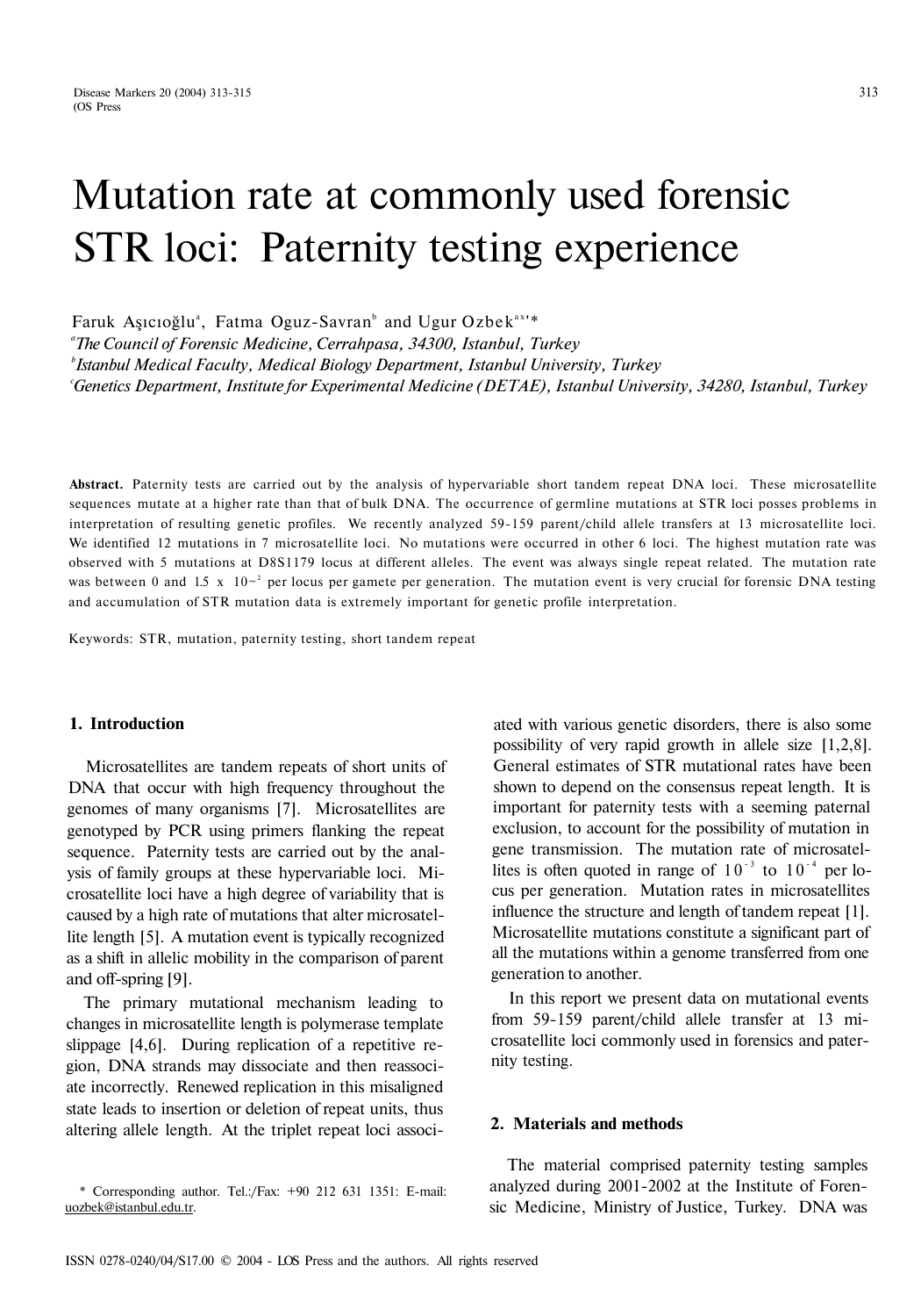Table 1

|                |               |           |          | Mother, father, child allele segregation of 10 families mutations observed at 7 loci, (mutated alleles underlined) |
|----------------|---------------|-----------|----------|--------------------------------------------------------------------------------------------------------------------|
|                | STR loci      | Mother    | Father   | Child                                                                                                              |
| 1              | D21S11        | 32, 32. 2 | 31.32.2  | 31,31                                                                                                              |
|                | D8S1179       | 11, 12    | 14, 15   | 12.13                                                                                                              |
|                | D7S820        | 9, 11     | 12, 12   | 11.11                                                                                                              |
| $\overline{c}$ | D8S1179       | 13,15     | 11,13    | 14. 15                                                                                                             |
| 3              | D8S1179       | 13, 13    | 13.17    | 13.18                                                                                                              |
| $\overline{4}$ | D8S1179       | 12, 13    | 13, 14   | 12, 12                                                                                                             |
| 5              | D8S1179       | 13, 15    | 13, 13   | 14. 15                                                                                                             |
| 6              | D21S11        | 28. 30.2  | 29. 33.2 | 28. 32.2                                                                                                           |
| 7              | D18S51        | 16, 18    | 17,20    | 16.18                                                                                                              |
| 8              | D13S317       | 8,8       | 8,10     | 8,11                                                                                                               |
| 9              | <b>HumvWA</b> | 17, 17    | 16, 18   | 17, 19                                                                                                             |
| 10             | HumFGA        | 21, 25    | 22 23    | 21,25                                                                                                              |



Fig. 1. Electropherogram of D13S317 locus analysis of a mother, father, child allele segregation (family # 8). (Mother, father, child genotyped as 8,8;8,11,;8,10 respectively.)

extracted from EDTA blood by Chelex-resin method. PCR amplification was performed by strictly following the manufacturers recommended protocol in a GeneAmp PCR System 2700 (PE Applied Biosystems, USA). Typing was done by using the commercially available AmpFeSTR Profiler Plus Kit (PE Applied Biosystems, USA) in ABI Prism 3100 Genetic Analyzer equipped with 16 capillaries and Performance Optimized Polymer 4 (POP-4) with 28 min run times. The Hum CSF1PO, HumTHOl, HumTPOX, HumVWA, HumFGA, D3S1358, D7S820, D16S539, D8S1179. D21S11, D5S818, D13S317, D18S51 loci amplified by commercially available kit (Applied Biosystems,

USA). The Gene Scan 2.1 and Genotyper 2.0 (Applied Biosystems, USA) software used for sizing and typing. The samples were re-extracted, re-amplified and run twice to confirm the genotypes.

#### **3. Results and discussion**

The number of analyzed allele transfer between child and parents were 118 to 318. We identified 12 mutations in 7 microsatellite loci in a total of 3248 paternal alleles and in 1 locus in a total of 3240 maternal allele transfers (Table 1). In each family with a mu-